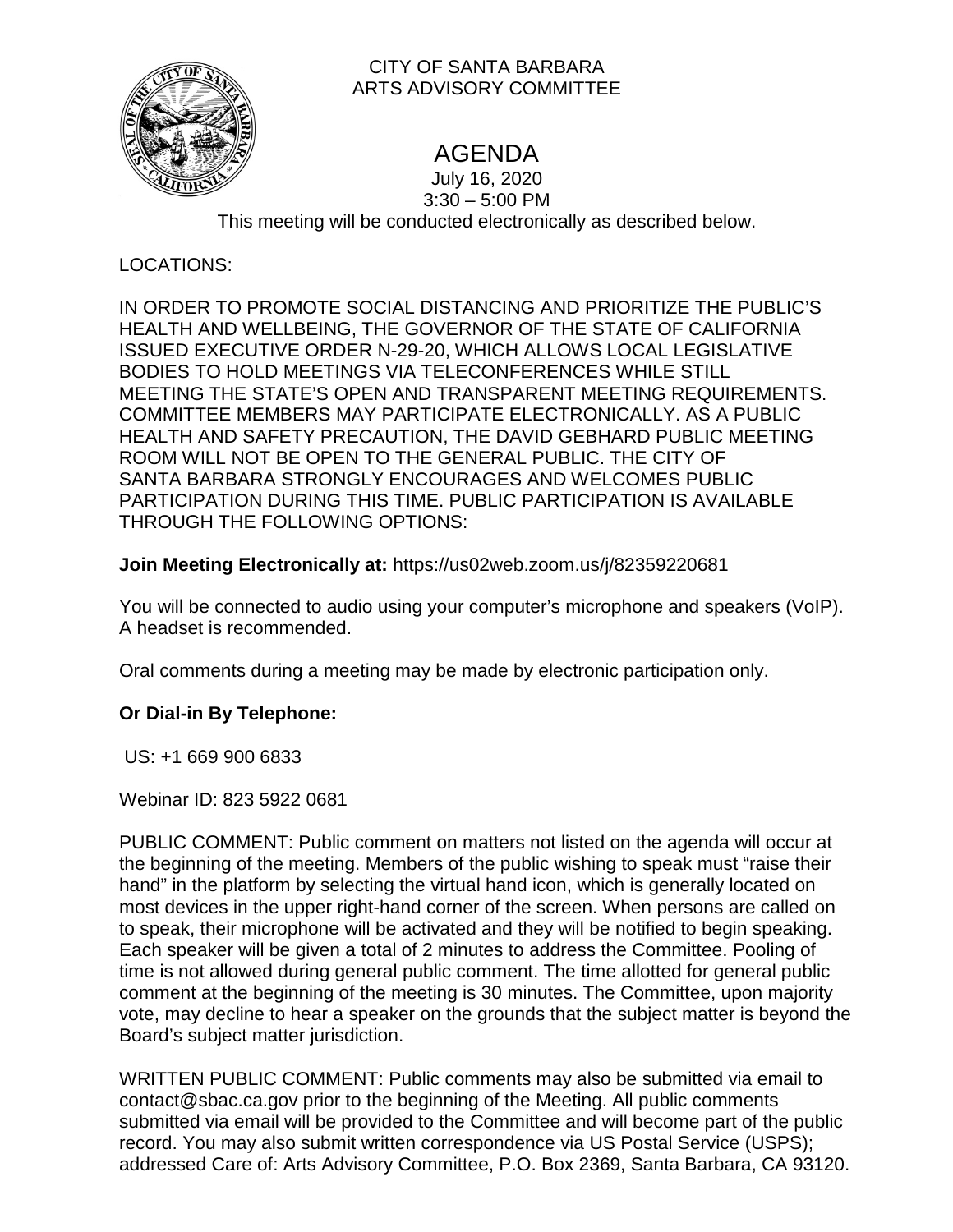However, please be advised, correspondence sent via USPS may not be received in time to process prior to the meeting and email submissions are highly encouraged.

NOTICE: On July 13, 2020 this Agenda was posted on the outdoor bulletin board at located at: 630 Garden Street, Santa Barbara, CA 93101

## **GENERAL BUSINESS**

**CALL TO ORDER** 

**ROLL CALL**

**CHANGES TO THE AGENDA**

**PUBLIC COMMENT**

### **CONSENT CALENDAR**

#### **Subject: Approval of the Minutes**

Recommendation: That the Committee approve minutes from the meeting of June 18, 2020.

#### **ADMINISTRATIVE ITEMS**

- **1. El Centro** [NO ACTION REQUIRED] Representatives from El Centro will share information about their community work and support of arts and culture.
- **2. Proposed 2019-2020 Grant Application Program Updates** [ACTION REQUIRED] It is recommended that the Committee approve the updates to grant application as presented by the Grant Subcommittee.
- **3. Establish 2020-2021 Grant Panels** [ACTION REQUIRED] The Committee will determine the composition of the 2020-21 City of Santa Barbara Community Arts and Organizational Development grant panels.
- **4. 2020 Business in Art Award** [NO ACTION REQUIRED] The Committee will discuss the 2020 Business in Art award process and schedule.

### **FUTURE ITEMS**

**STAFF REPORTS**

**ADJOURNMENT**

**ANNOUNCEMENTS** 

### **Arts Advisory Committee Liaisons**

Kai Tepper Marylove Thralls

Robert Adams **Canadian City Council** Council Council Council Council Council Council Council Council Council Council Frederick Janka Michael Drury, H.L.C.